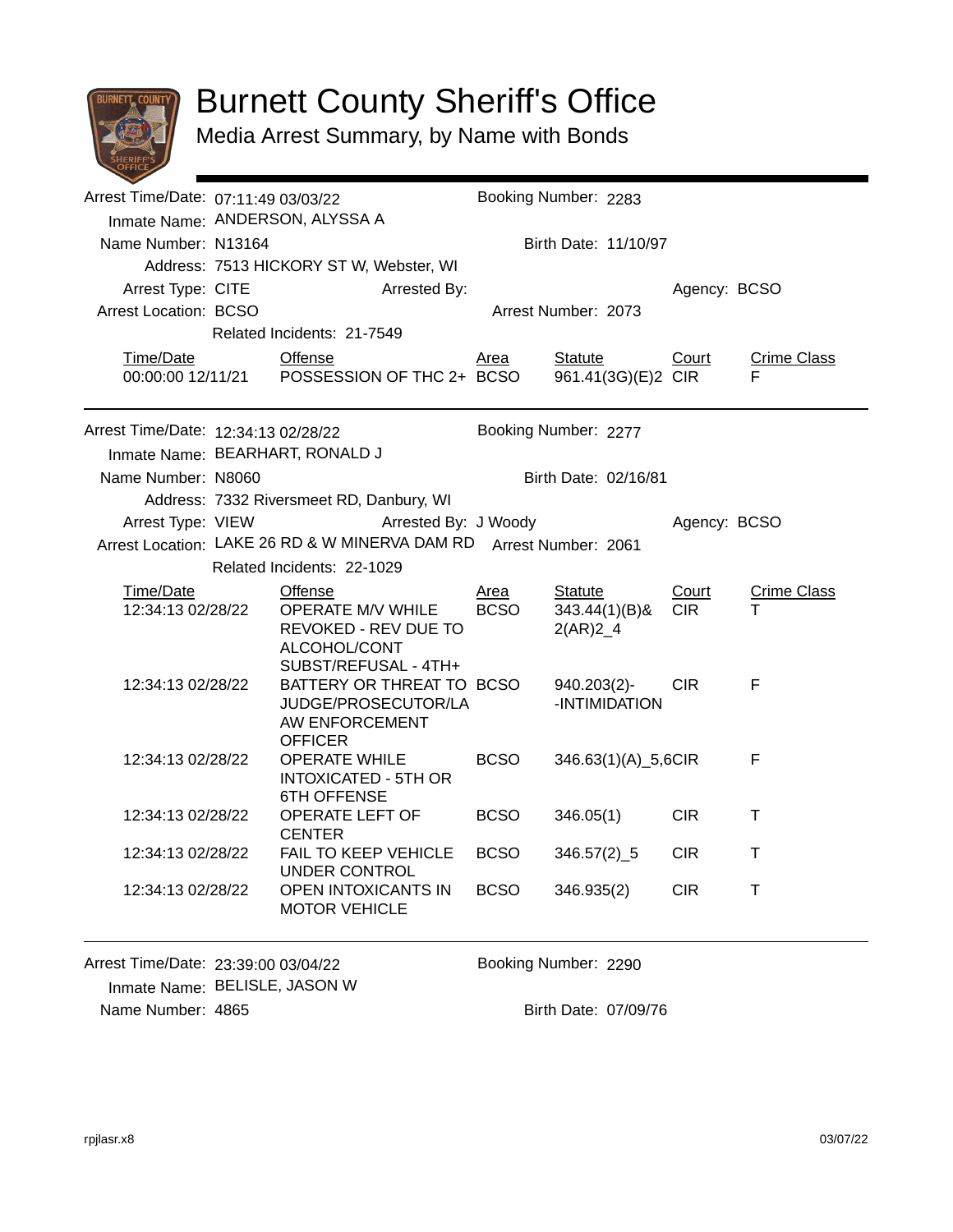|                                                                   |                | Address: 4532 SAND POINT RD, Webster, WI     |                       |                 |                                                                                |                 |                         |
|-------------------------------------------------------------------|----------------|----------------------------------------------|-----------------------|-----------------|--------------------------------------------------------------------------------|-----------------|-------------------------|
|                                                                   |                | Arrest Type: CUST Arrested By: J Wiltrout    |                       |                 |                                                                                | Agency: BCSO    |                         |
| Arrest Location: STATE RD 70 & COUNTY LINE RD Arrest Number: 2078 |                |                                              |                       |                 |                                                                                |                 |                         |
|                                                                   |                | <b>Related Incidents:</b>                    |                       |                 |                                                                                |                 |                         |
| Time/Date                                                         |                | <b>Offense</b>                               |                       | <u>Area</u>     | <b>Statute</b>                                                                 | Court           | <b>Crime Class</b>      |
| 00:11:18 03/05/22                                                 |                | POSSESSION OF<br><b>METHAMPHETAMINE</b>      |                       | 12 <sup>2</sup> | 961.41(3G)(G)                                                                  | <b>CIR</b>      | F                       |
| 00:12:14 03/05/22                                                 |                |                                              | POSSESSION OF THC     | 12 <sup>2</sup> | 961.41(3G)(E)                                                                  | <b>CIR</b>      | м                       |
| 00:12:56 03/05/22                                                 |                | PARAPHERNALIA                                | POSSESSION OF DRUG    | 12 <sup>2</sup> | 961.573(1)                                                                     | <b>CIR</b>      | U                       |
|                                                                   |                | 00:13:25 03/05/22    FAIL TO APPEAR          |                       | 12              | 968.09(1)                                                                      | CIR <sub></sub> | U                       |
|                                                                   |                | 00:44:59 03/05/22 PROBATION VIOLATION        |                       | 12 <sup>2</sup> | 973.10                                                                         | <b>CIR</b>      | U                       |
|                                                                   |                |                                              |                       |                 |                                                                                |                 |                         |
| Arrest Time/Date: 01:46:42 03/05/22                               |                |                                              |                       |                 | Booking Number: 2293                                                           |                 |                         |
| Inmate Name: BELISLE, JASON W                                     |                |                                              |                       |                 |                                                                                |                 |                         |
| Name Number: 4865                                                 |                |                                              |                       |                 | Birth Date: 07/09/76                                                           |                 |                         |
|                                                                   |                | Address: 4532 SAND POINT RD, Webster, WI     |                       |                 |                                                                                |                 |                         |
| Arrest Type: CUST<br>Arrest Location: 7410 COUNTY RD K            |                | Arrested By: C Brugman                       |                       |                 | <b>Arrest Number: 2081</b>                                                     | Agency: BCSO    |                         |
|                                                                   |                | Related Incidents: 22-1091                   |                       |                 |                                                                                |                 |                         |
|                                                                   |                |                                              |                       |                 |                                                                                |                 |                         |
| Time/Date                                                         | <b>Offense</b> |                                              |                       | Area            | <b>Statute</b><br>01:46:42 03/05/22  POSSESSION OF THC 2+ BCSO  961.41(3G)(E)2 | Court           | <b>Crime Class</b><br>F |
|                                                                   |                |                                              |                       |                 |                                                                                |                 |                         |
| Arrest Time/Date: 06:38:03 03/03/22                               |                |                                              |                       |                 | Booking Number: 2284                                                           |                 |                         |
| Inmate Name: COLLINS, RONALD S                                    |                |                                              |                       |                 |                                                                                |                 |                         |
| Name Number: N50583                                               |                |                                              |                       |                 | Birth Date: 10/19/59                                                           |                 |                         |
|                                                                   |                | Address: 9551 COUNTY RD A, Spooner, WI       |                       |                 |                                                                                |                 |                         |
|                                                                   |                |                                              |                       |                 | Arrest Type: CUST Arrested By: R Halverson                                     | Agency: BCSO    |                         |
| Arrest Location: 7410 COUNTY RD K                                 |                |                                              |                       |                 | Arrest Number: 2070                                                            |                 |                         |
|                                                                   |                | <b>Related Incidents:</b>                    |                       |                 |                                                                                |                 |                         |
| Time/Date                                                         |                | <b>Offense</b>                               |                       | Area            | <b>Statute</b>                                                                 | Court           | <b>Crime Class</b>      |
| 00:00:00 12/19/21                                                 |                | POSSESSION OF                                |                       | 00              | 961.41(3G)(G) CIR                                                              |                 | ۳                       |
| 00:00:00 12/19/21                                                 |                | <b>METHAMPHETAMINE</b><br>POSSESSION OF DRUG |                       | 00              | 961.573(1)                                                                     | <b>CIR</b>      | U                       |
|                                                                   |                | PARAPHERNALIA                                |                       |                 |                                                                                |                 |                         |
| Arrest Time/Date: 13:08:21 03/01/22                               |                |                                              |                       |                 | Booking Number: 2279                                                           |                 |                         |
|                                                                   |                |                                              |                       |                 |                                                                                |                 |                         |
|                                                                   |                |                                              |                       |                 |                                                                                |                 |                         |
| Name Number: N3782                                                |                | Inmate Name: CONROW, DAVID M                 |                       |                 |                                                                                |                 |                         |
|                                                                   |                | Address: 25609 DONGOLA RD, Webster, WI       |                       |                 | Birth Date: 11/03/67                                                           |                 |                         |
| Arrest Type: CUST                                                 |                |                                              | Arrested By: Mangen B |                 |                                                                                | Agency: BCSO    |                         |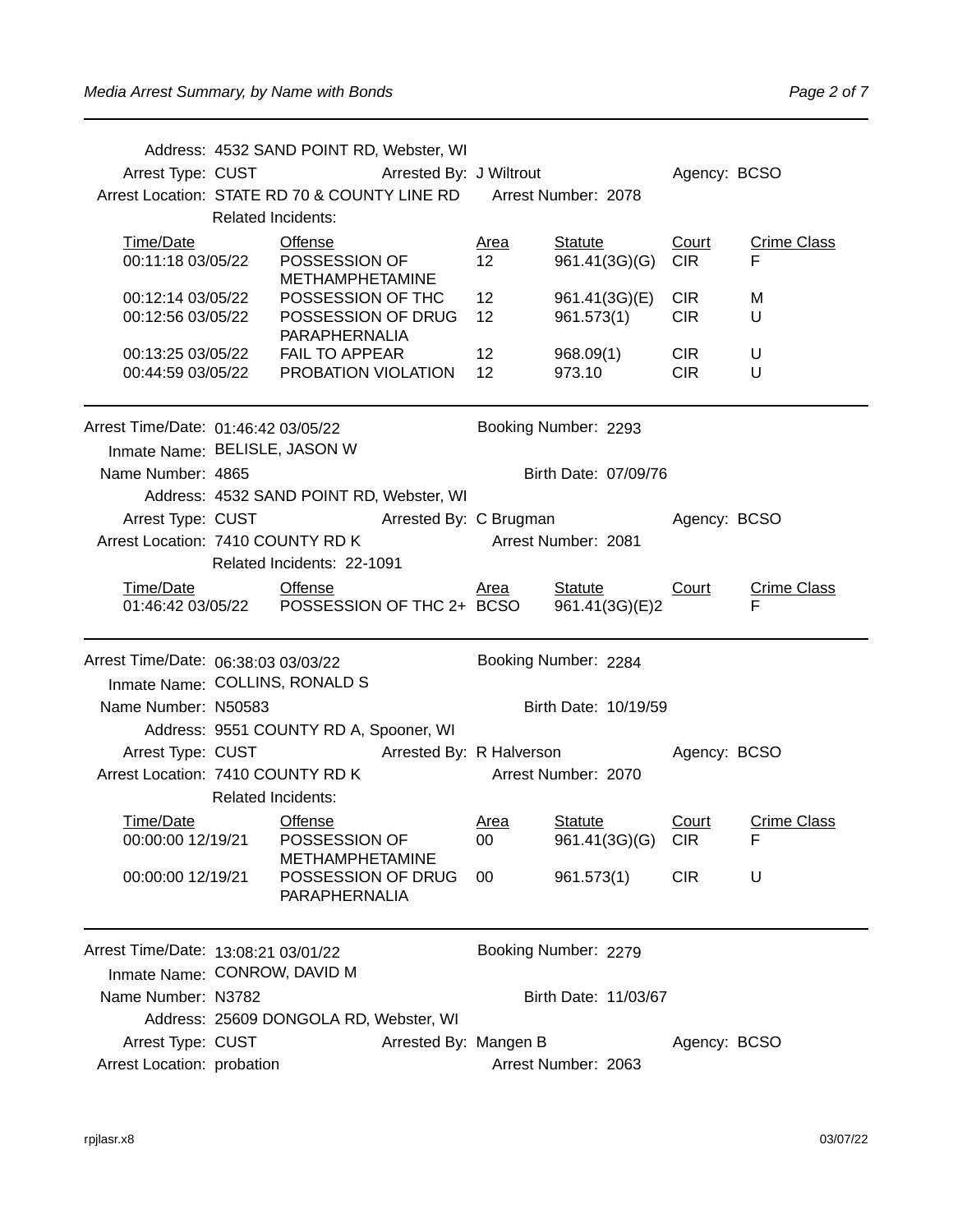|                                                               |                    | Related Incidents: 22-1041                |              |             |                      |              |                    |  |
|---------------------------------------------------------------|--------------------|-------------------------------------------|--------------|-------------|----------------------|--------------|--------------------|--|
| Time/Date                                                     |                    | <b>Offense</b>                            |              | <b>Area</b> | <b>Statute</b>       | <b>Court</b> | <b>Crime Class</b> |  |
|                                                               |                    | 13:11:21 03/01/22 PROBATION VIOLATION     |              | 09          | 973.10               | CIR.         | F                  |  |
|                                                               |                    |                                           |              |             |                      |              |                    |  |
| Arrest Time/Date: 03:57:43 03/05/22                           |                    |                                           |              |             | Booking Number: 2291 |              |                    |  |
| Inmate Name: DANIELS, COLLIN R                                |                    |                                           |              |             |                      |              |                    |  |
| Name Number: N18702                                           |                    |                                           |              |             | Birth Date: 06/23/00 |              |                    |  |
|                                                               |                    | Address: 7420 WILLOW ST W; 3, Webster, WI |              |             |                      |              |                    |  |
|                                                               |                    | Arrest Type: CUST Arrested By: C Brugman  |              |             |                      | Agency: BCSO |                    |  |
| Arrest Location: 7420 WILLOW ST W                             |                    |                                           |              |             | Arrest Number: 2079  |              |                    |  |
|                                                               |                    | Related Incidents: 22-1093                |              |             |                      |              |                    |  |
| Time/Date                                                     |                    | <b>Offense</b>                            |              | Area        | <b>Statute</b>       | Court        | <b>Crime Class</b> |  |
| 03:59:28 03/05/22                                             |                    | <b>BATTERY SIMPLE</b><br><b>ASSAULT</b>   |              | 09          | 940.19(1)            | <b>CIR</b>   | м                  |  |
| <b>DOMESTIC ABUSE</b><br>04:01:05 03/05/22<br><b>ENHANCER</b> |                    |                                           | 09           | 968.075     | <b>CIR</b>           | U            |                    |  |
| Arrest Time/Date: 04:21:14 03/03/22                           |                    |                                           |              |             | Booking Number: 2239 |              |                    |  |
|                                                               |                    | Inmate Name: DEROSIER, BENNETT L          |              |             |                      |              |                    |  |
| Name Number: N21121                                           |                    |                                           |              |             | Birth Date: 03/21/66 |              |                    |  |
|                                                               |                    | Address: 11625 TERRACE RD NE, BLAINE, MN  |              |             |                      |              |                    |  |
| Arrest Type: CUST                                             |                    |                                           | Arrested By: |             |                      | Agency: BCSO |                    |  |
| Arrest Location: 7410 COUNTY RD K                             |                    |                                           |              |             | Arrest Number: 2068  |              |                    |  |
|                                                               | Related Incidents: |                                           |              |             |                      |              |                    |  |

SIMPLE

| Arrest Location: 7410 COUNTY RD K                                   |                                                                                          |                                                                                      |  |                            | Arrest Number: 2068           |                     |                         |
|---------------------------------------------------------------------|------------------------------------------------------------------------------------------|--------------------------------------------------------------------------------------|--|----------------------------|-------------------------------|---------------------|-------------------------|
|                                                                     | <b>Related Incidents:</b>                                                                |                                                                                      |  |                            |                               |                     |                         |
| Time/Date<br>00:00:00 07/17/21                                      |                                                                                          | <b>Offense</b><br><b>OPERATE WHILE</b><br><b>INTOXICATED - 3RD</b><br><b>OFFENSE</b> |  | Area                       | Statute<br>346.63(1)(A)_3 CIR | Court               | <b>Crime Class</b><br>М |
| Arrest Time/Date: 23:52:17 03/02/22<br>Inmate Name: GELEIN, BARAK M |                                                                                          |                                                                                      |  |                            | Booking Number: 2286          |                     |                         |
|                                                                     | Name Number: N57196<br>Birth Date: 02/01/02                                              |                                                                                      |  |                            |                               |                     |                         |
|                                                                     |                                                                                          |                                                                                      |  |                            |                               |                     |                         |
|                                                                     | Address: 28536 BONNER LAKE RD, Danbury, WI<br>Arrest Type: CUST<br>Arrested By: Barker N |                                                                                      |  |                            |                               | Agency: BCSO        |                         |
| Arrest Location: 28536 BONNER LAKE RD                               |                                                                                          |                                                                                      |  | Arrest Number: 2065        |                               |                     |                         |
|                                                                     |                                                                                          | Related Incidents: 22-1068                                                           |  |                            |                               |                     |                         |
| Time/Date<br>23:52:17 03/02/22                                      |                                                                                          | <b>Offense</b><br><b>BATTERY SIMPLE</b><br><b>ASSAULT</b>                            |  | <u>Area</u><br><b>BCSO</b> | <b>Statute</b><br>940.19(1)   | Court<br><b>CIR</b> | <b>Crime Class</b><br>м |
| 23:52:17 03/02/22                                                   |                                                                                          | <b>DISORDERLY CONDUCT</b>                                                            |  | <b>BCSO</b>                | $947.01(1)$ -<br>-ASSAULT     | CIR.                | м                       |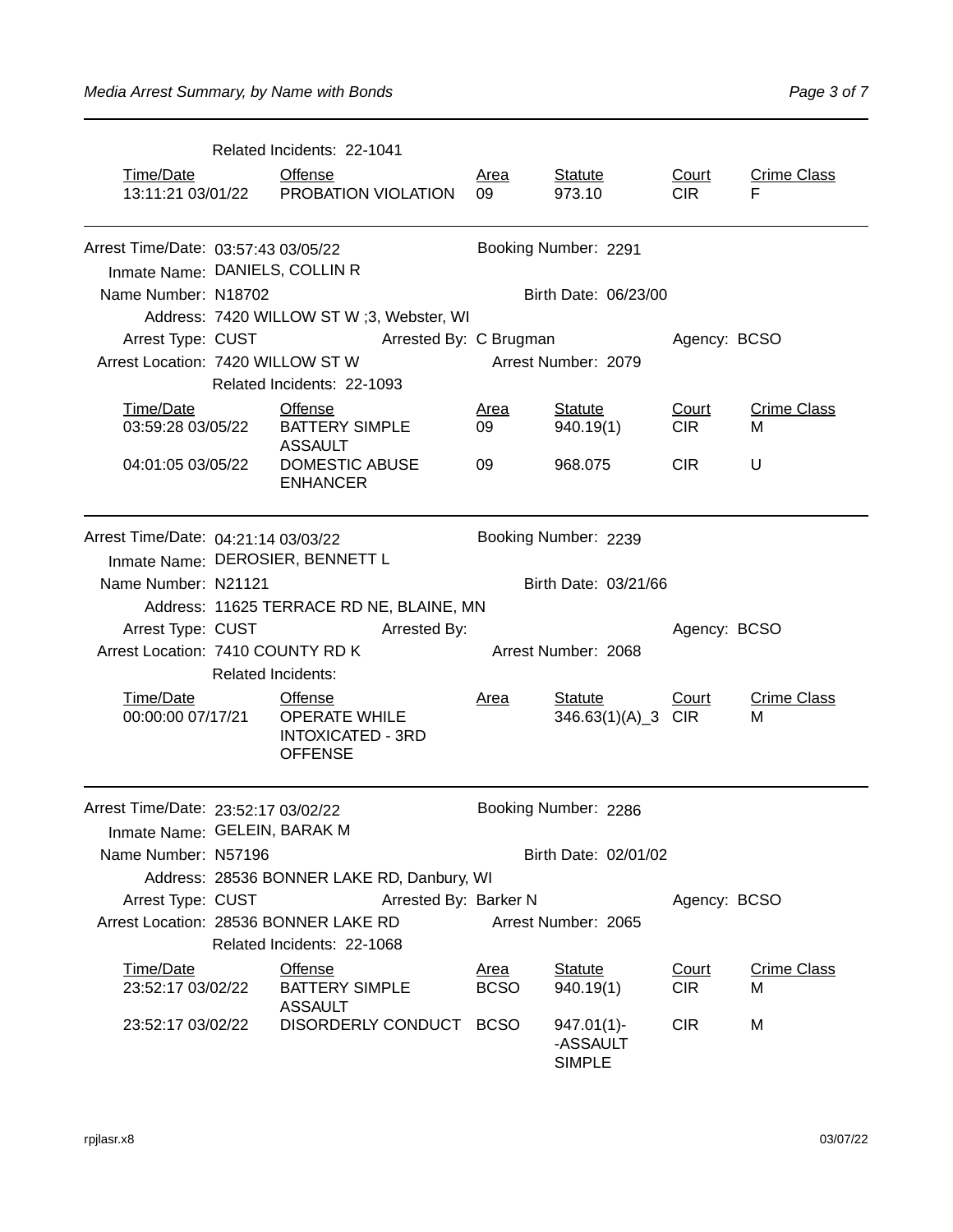| Time/Date<br>23:52:17 03/02/22                                                                                                | <b>Offense</b><br><b>DOMESTIC ABUSE</b><br><b>ENHANCER</b>                            |                            | <u>Area</u><br><b>BCSO</b>  | <b>Statute</b><br>968.075                      | Court<br><b>CIR</b>     | <b>Crime Class</b><br>U |
|-------------------------------------------------------------------------------------------------------------------------------|---------------------------------------------------------------------------------------|----------------------------|-----------------------------|------------------------------------------------|-------------------------|-------------------------|
| Arrest Time/Date: 09:18:53 02/28/22                                                                                           | Inmate Name: HUNTER, CHERYL A                                                         |                            |                             | Booking Number: 2275                           |                         |                         |
| Name Number: N1331                                                                                                            |                                                                                       |                            |                             | Birth Date: 02/20/63                           |                         |                         |
|                                                                                                                               | Address: 7531 CENTER ST, Danbury, WI                                                  |                            |                             |                                                |                         |                         |
|                                                                                                                               | Arrest Type: CUST Arrested By: Mangen B                                               |                            |                             |                                                | Agency: BCSO            |                         |
|                                                                                                                               | Arrest Location: STATE RD 35 70 & MAIN ST                                             |                            |                             | Arrest Number: 2060                            |                         |                         |
|                                                                                                                               | Related Incidents: 22-1026                                                            |                            |                             |                                                |                         |                         |
| Time/Date<br>08:51:00 02/28/22                                                                                                | Offense<br>OPERATE M/V WHILE<br>REVOKED - REV DUE TO<br>ALCOHOL/CONTR<br>SUBS/REFUSAL |                            | Area<br><b>SPD</b>          | <b>Statute</b><br>$343.44(1)(B)$ &<br>(2)(AR)2 | Court<br><b>CIR</b>     | <b>Crime Class</b><br>т |
| Bond Information for Above Offense:                                                                                           |                                                                                       |                            |                             |                                                |                         |                         |
| <b>Bond Type</b><br><b>NOB</b>                                                                                                | Required Amount  Optional Amount<br>\$0.00                                            | \$0.00                     |                             | <b>CANC</b>                                    | <b>Clearance Code</b>   |                         |
| Time/Date<br>08:51:01 02/28/22                                                                                                | <b>Offense</b><br><b>OPERATE MOTOR</b><br><b>VEHICLE W/O</b>                          |                            | <u>Area</u><br>53           | <b>Statute</b><br>344.62(1)                    | Court<br><b>CIR</b>     | <b>Crime Class</b><br>т |
| 08:51:01 02/28/22                                                                                                             | <b>INSURANCE</b><br>NON-REGISTRATION OF 53<br><b>VEHICLE</b>                          |                            |                             | 341.04                                         | <b>CIR</b>              | $\top$                  |
| Arrest Time/Date: 20:07:02 03/05/22                                                                                           | Inmate Name: JONES, CLINTON A                                                         |                            |                             | Booking Number: 2295                           |                         |                         |
| Name Number: N24746                                                                                                           |                                                                                       |                            |                             | Birth Date: 05/07/67                           |                         |                         |
|                                                                                                                               | Address: 6909 STATE RD 70, Siren, WI<br>Arrest Type: VIEW Arrested By: J Woody        |                            |                             |                                                |                         |                         |
| Arrest Location: 7512 WOODLAND ESTATES DR<br>Related Incidents: 22-1102                                                       | Agency: BCSO<br>Arrest Number: 2083                                                   |                            |                             |                                                |                         |                         |
| Time/Date<br><b>Offense</b><br>OPERATE VEHICLE W/O<br>20:07:02 03/05/22<br><b>OWNERS CONSENT -</b><br><b>TAKES AND DRIVES</b> |                                                                                       | <u>Area</u><br><b>BCSO</b> | <b>Statute</b><br>943.23(2) | Court<br><b>CIR</b>                            | <b>Crime Class</b><br>F |                         |
| Arrest Time/Date: 07:05:25 03/03/22<br>Inmate Name: JONES, RILEY C                                                            |                                                                                       |                            |                             | Booking Number: 2281                           |                         |                         |
| Name Number: N43182                                                                                                           | Address: 6445 STATE ROAD 70, Siren, WI                                                |                            | Birth Date: 11/18/03        |                                                |                         |                         |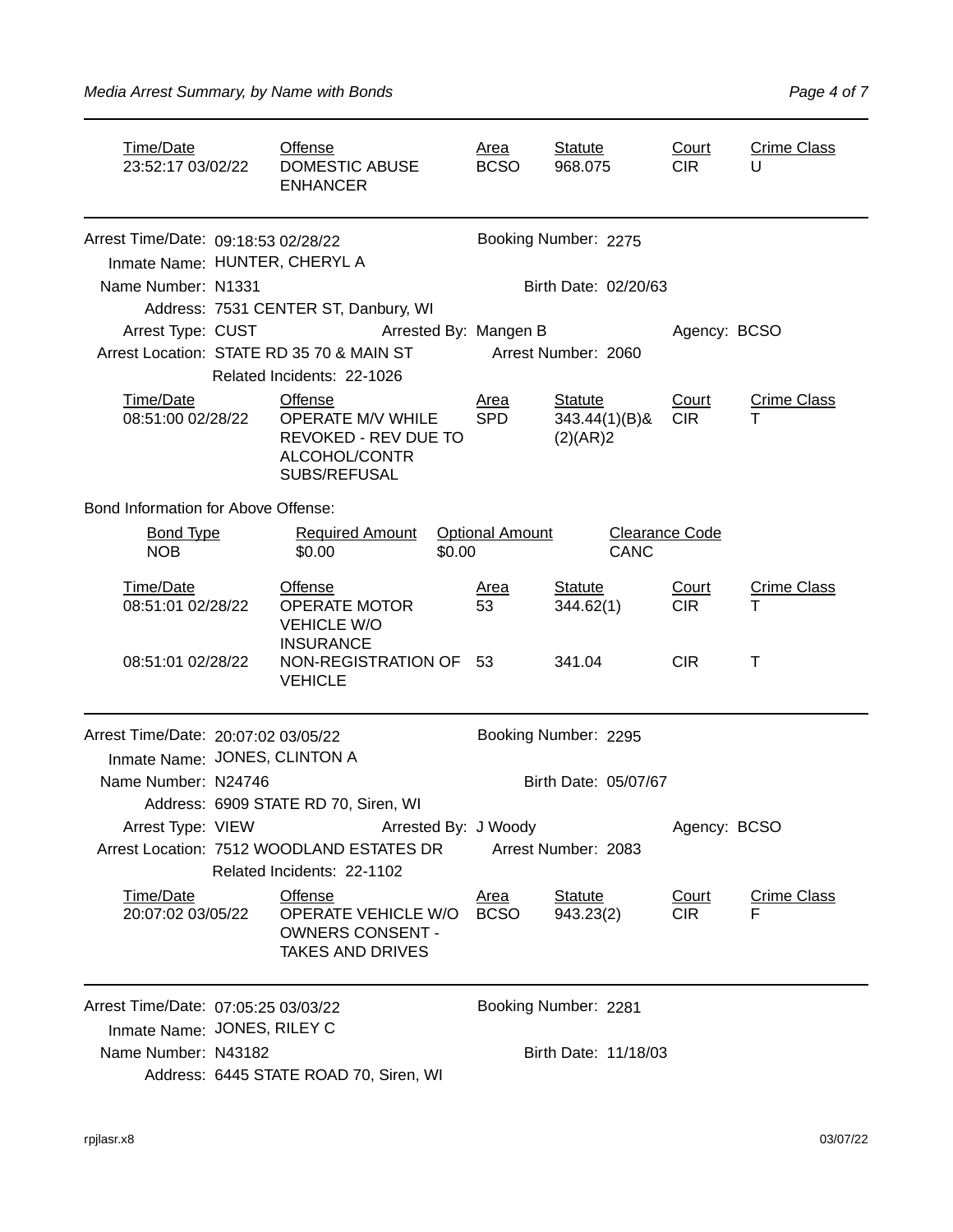| Arrest Type: CITE                   |                                                             |                                                                    | Arrested By:                                   |                     |                             |                    | Agency: BCSO               |                         |  |
|-------------------------------------|-------------------------------------------------------------|--------------------------------------------------------------------|------------------------------------------------|---------------------|-----------------------------|--------------------|----------------------------|-------------------------|--|
| <b>Arrest Location: BSCO</b>        |                                                             |                                                                    |                                                | Arrest Number: 2072 |                             |                    |                            |                         |  |
|                                     |                                                             | Related Incidents: 22-0580                                         |                                                |                     |                             |                    |                            |                         |  |
| Time/Date<br>00:00:00 02/04/22      |                                                             | <b>Offense</b><br>OPERATE W/O VALID<br>LICENSE (2ND W/IN 3<br>YRS) |                                                | <u>Area</u><br>09   | <b>Statute</b>              | 343.05(3)(A)_1 CIR | <b>Court</b>               | <b>Crime Class</b><br>т |  |
|                                     | Arrest Time/Date: 16:19:35 03/04/22<br>Booking Number: 2289 |                                                                    |                                                |                     |                             |                    |                            |                         |  |
| Inmate Name: KELLY, TIMOTHY W       |                                                             |                                                                    |                                                |                     |                             |                    |                            |                         |  |
| Name Number: N19084                 |                                                             |                                                                    |                                                |                     | Birth Date: 03/14/63        |                    |                            |                         |  |
|                                     |                                                             | Address: 423 W 74TH ST, RICHFIELD, MN                              |                                                |                     |                             |                    |                            |                         |  |
| Arrest Type: CUST                   |                                                             |                                                                    | Arrested By: P Preston                         |                     |                             |                    | Agency: BCSO               |                         |  |
| Arrest Location: 7410 COUNTY R K    |                                                             |                                                                    |                                                |                     | Arrest Number: 2077         |                    |                            |                         |  |
|                                     | <b>Related Incidents:</b>                                   |                                                                    |                                                |                     |                             |                    |                            |                         |  |
| Arrest Time/Date: 11:22:35 03/04/22 |                                                             |                                                                    |                                                |                     | Booking Number: 2288        |                    |                            |                         |  |
| Inmate Name: LANG, HAILEY J         |                                                             |                                                                    |                                                |                     |                             |                    |                            |                         |  |
| Name Number: N32210                 |                                                             |                                                                    |                                                |                     | Birth Date: 07/25/00        |                    |                            |                         |  |
|                                     | Address: 25871 E BASS LAKE DR, Webster, WI                  |                                                                    |                                                |                     |                             |                    |                            |                         |  |
| Arrest Type: CUST                   |                                                             |                                                                    | Arrested By: J Henry                           |                     |                             |                    | Agency: BCSO               |                         |  |
| Arrest Location: 7410 COUNTY RD K   |                                                             |                                                                    |                                                |                     | Arrest Number: 2076         |                    |                            |                         |  |
|                                     |                                                             | Related Incidents: 22-1083                                         |                                                |                     |                             |                    |                            |                         |  |
| Time/Date                           |                                                             | <b>Offense</b><br>11:22:35 03/04/22    FAIL TO APPEAR              |                                                | <u>Area</u><br>09   | <b>Statute</b><br>968.09(1) |                    | Court                      | <b>Crime Class</b><br>U |  |
| Arrest Time/Date: 00:00:00 03/02/22 |                                                             |                                                                    |                                                |                     | Booking Number: 2285        |                    |                            |                         |  |
| Inmate Name: MIKE, SEWELLA M        |                                                             |                                                                    |                                                |                     |                             |                    |                            |                         |  |
| Name Number: 5230                   |                                                             |                                                                    |                                                |                     | Birth Date: 05/12/71        |                    |                            |                         |  |
|                                     |                                                             |                                                                    | Address: 1514 LOGAN AVE NORTH, MINNEAPOLIS, MN |                     |                             |                    |                            |                         |  |
| Arrest Type: CITE                   |                                                             |                                                                    | Arrested By:                                   |                     |                             |                    | Agency: BCSO               |                         |  |
| <b>Arrest Location: BSCO</b>        |                                                             |                                                                    |                                                |                     | Arrest Number: 2074         |                    |                            |                         |  |
|                                     |                                                             | Related Incidents: 22-0287                                         |                                                |                     |                             |                    |                            |                         |  |
| Time/Date<br>00:00:00 01/17/22      |                                                             | <b>Offense</b><br>POSSESSION OF THC                                |                                                | <b>Area</b><br>15   | <b>Statute</b>              | 961.41(3G)(E)      | <b>Court</b><br><b>CIR</b> | <b>Crime Class</b><br>М |  |
| Arrest Time/Date: 00:00:00 03/02/22 |                                                             |                                                                    |                                                |                     | Booking Number: 2282        |                    |                            |                         |  |
| Inmate Name: MILEK, ANDREA M        |                                                             |                                                                    |                                                |                     |                             |                    |                            |                         |  |
| Name Number: N14493                 |                                                             |                                                                    |                                                |                     | Birth Date: 12/11/86        |                    |                            |                         |  |
|                                     |                                                             | Address: 6774 JAMESWAY RD, Siren, WI                               |                                                |                     |                             |                    |                            |                         |  |
| Arrest Type: CITE                   |                                                             |                                                                    | Arrested By:                                   |                     |                             |                    | Agency: BCSO               |                         |  |
|                                     |                                                             |                                                                    |                                                |                     |                             |                    |                            |                         |  |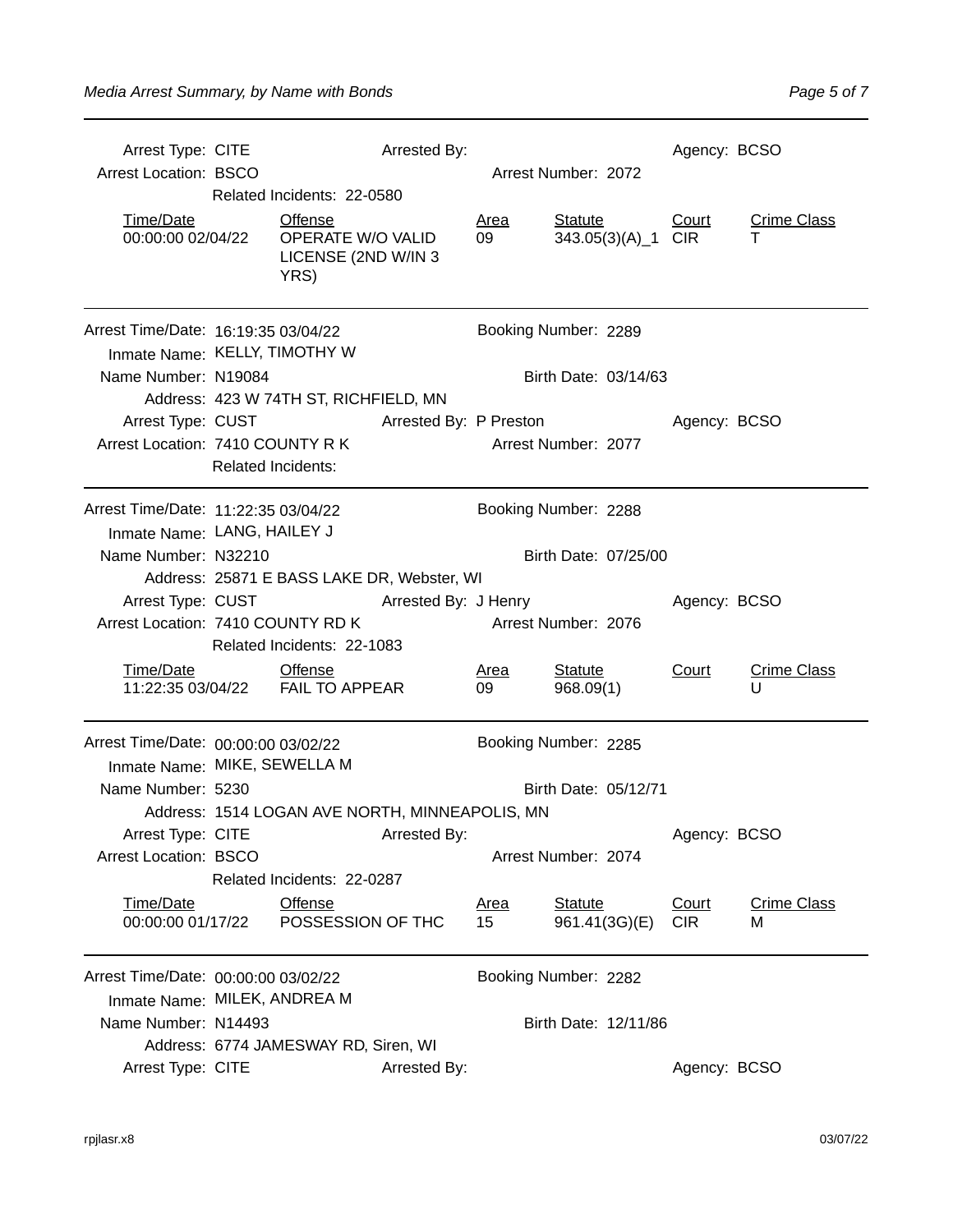| <b>Arrest Location: BCSO</b>                                                              | Arrest Number: 2071<br>Related Incidents: 21-7748                                     |                                                                                               |                   |                                                      |                                          |                              |  |  |
|-------------------------------------------------------------------------------------------|---------------------------------------------------------------------------------------|-----------------------------------------------------------------------------------------------|-------------------|------------------------------------------------------|------------------------------------------|------------------------------|--|--|
| Time/Date<br>00:00:00 12/24/21                                                            |                                                                                       | <b>Offense</b><br><b>OPERATE VEHICLE W/O</b><br><b>OWNERS CONSENT -</b><br>DRIVES OR OPERATES | <u>Area</u><br>08 | <b>Statute</b><br>943.23(3)                          | Court<br><b>CIR</b>                      | <b>Crime Class</b><br>F      |  |  |
| Arrest Time/Date: 06:27:42 03/06/22<br>Inmate Name: MURPHY, TERRELL J                     |                                                                                       |                                                                                               |                   | Booking Number: 2294                                 |                                          |                              |  |  |
| Name Number: N45605                                                                       |                                                                                       | Address: 7468 NORTH SHORE DR, Siren, WI                                                       |                   | Birth Date: 03/09/93                                 |                                          |                              |  |  |
|                                                                                           |                                                                                       | Arrest Type: CUST Arrested By: M Sella                                                        |                   |                                                      | Agency: BCSO                             |                              |  |  |
|                                                                                           |                                                                                       | Arrest Location: 7468 NORTH SHORE DR<br>Related Incidents: 22-1105                            |                   | Arrest Number: 2082                                  |                                          |                              |  |  |
| Time/Date<br><u>Time/Date</u><br>06:29:23 03/06/22<br>06:30:10 03/06/22                   |                                                                                       | <b>Offense</b><br>DISORDERLY CONDUCT 15<br>POSSESSION OF DRUG 15<br>PARAPHERNALIA             | <u>Area</u>       | <b>Statute</b><br>947.01(1)-DC<br>961.573(1)         | <u>Court</u><br><b>CIR</b><br><b>CIR</b> | <b>Crime Class</b><br>М<br>U |  |  |
| 06:30:49 03/06/22                                                                         |                                                                                       | PROBATION VIOLATION                                                                           | 15                | 973.10                                               | <b>CIR</b>                               | U                            |  |  |
| Arrest Time/Date: 07:17:40 03/05/22<br>Booking Number: 2292<br>Inmate Name: ROY, KEISHA L |                                                                                       |                                                                                               |                   |                                                      |                                          |                              |  |  |
|                                                                                           | Birth Date: 12/12/97<br>Name Number: N30282<br>Address: 24314 CLAM LAKE DR, Siren, WI |                                                                                               |                   |                                                      |                                          |                              |  |  |
|                                                                                           |                                                                                       | Arrest Type: CUST Arrested By: M Sella                                                        |                   |                                                      | Agency: BCSO                             |                              |  |  |
|                                                                                           |                                                                                       | Arrest Location: Polansky Rd & Whalberg Rd Arrest Number: 2080<br>Related Incidents: 22-1095  |                   |                                                      |                                          |                              |  |  |
| Time/Date<br>07:24:47 03/05/22                                                            |                                                                                       | <b>Offense</b><br><b>OPERATE WHILE</b><br><b>INTOXICATED - 1ST</b><br>OFFENSE PAC>=.15        | <b>Area</b><br>09 | <b>Statute</b><br>346.63(1)(A)_1/ CIR<br>$/PAC>=.15$ | Court                                    | <b>Crime Class</b><br>т      |  |  |
|                                                                                           |                                                                                       | 07:26:05 03/05/22  Operate while Intoxicated  09                                              |                   | 346.63(1)(A) CIR                                     |                                          |                              |  |  |
| Arrest Time/Date: 23:44:00 03/01/22<br>Inmate Name: SMITH, NAYTHAN D                      |                                                                                       |                                                                                               |                   | Booking Number: 2280                                 |                                          |                              |  |  |
| Name Number: 1745                                                                         |                                                                                       |                                                                                               |                   | Birth Date: 07/13/03                                 |                                          |                              |  |  |
|                                                                                           |                                                                                       | Address: 23580 COUNTY RD Y, Grantsburg, WI                                                    |                   |                                                      |                                          |                              |  |  |
| Arrest Type: CITE                                                                         |                                                                                       | Arrested By: B Meyer                                                                          |                   |                                                      | Agency: SCTP                             |                              |  |  |
|                                                                                           | <b>Related Incidents:</b>                                                             | Arrest Location: FOUR WINDS GAS STATIOIN                                                      |                   | Arrest Number: 2064                                  |                                          |                              |  |  |
| Time/Date<br>23:44:00 03/01/22                                                            |                                                                                       | <b>Offense</b><br>DISORDERLY CONDUCT                                                          | <b>Area</b><br>09 | <b>Statute</b><br>947.01(1)-DC                       | Court<br><b>CIR</b>                      | <b>Crime Class</b><br>м      |  |  |